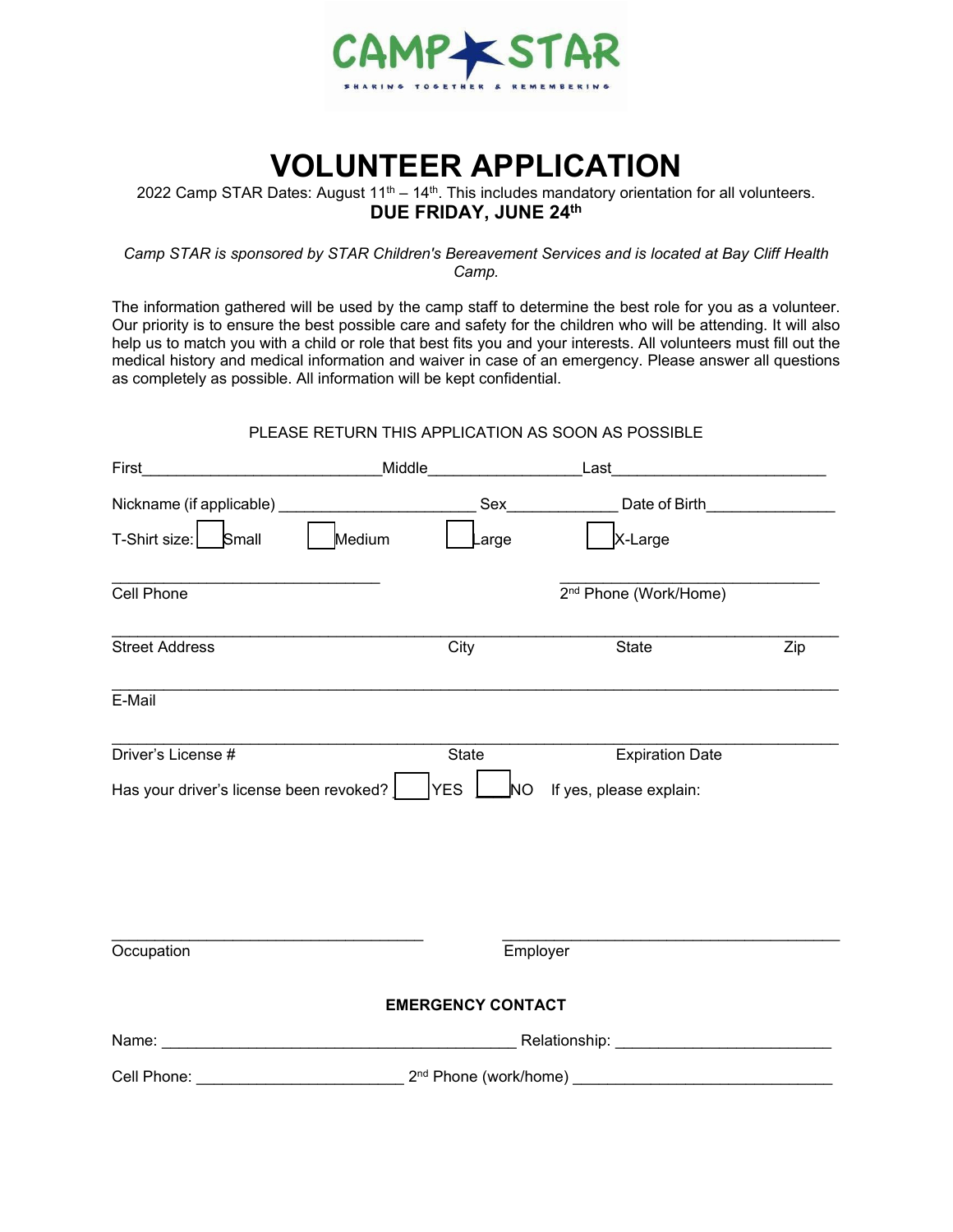

| Have you been to Camp STAR before?<br>NO If yes, what was your role?:<br><b>YES</b>                                                                                                                                                                                                                                                                                                                                                                                                                                                                                                                                                                                                                                                                                                                                                                                                                                              |  |  |  |  |  |
|----------------------------------------------------------------------------------------------------------------------------------------------------------------------------------------------------------------------------------------------------------------------------------------------------------------------------------------------------------------------------------------------------------------------------------------------------------------------------------------------------------------------------------------------------------------------------------------------------------------------------------------------------------------------------------------------------------------------------------------------------------------------------------------------------------------------------------------------------------------------------------------------------------------------------------|--|--|--|--|--|
| What areas are you interested in?<br>Camp Buddy<br>Activities<br>Helper/Organizer<br>Group Leader or Co-Leader<br><b>Computer Work</b><br>Speaker<br>Help with Donations<br>Other: __________________<br>If you are interested in volunteering as a camp buddy, group leader or co-leader, what age group do you<br>prefer to work with? Please list your preference with 1 <sup>st</sup> , 2 <sup>nd</sup> , 3 <sup>rd</sup> , and 4 <sup>th</sup> choice.<br>_____ 8 & 9 years old   _____10 & 11 years old   ____12 & 13 years old   ____ 14 - 17 years old<br>What is your experience with grief? If you have experienced the loss of a loved one, please explain in the<br>space below. This will help to match you with a role within Camp STAR. Attach additional sheets if<br>necessary. For returning volunteers, please address this question if you have experienced a loss since the<br>last Camp STAR you attended. |  |  |  |  |  |
|                                                                                                                                                                                                                                                                                                                                                                                                                                                                                                                                                                                                                                                                                                                                                                                                                                                                                                                                  |  |  |  |  |  |
|                                                                                                                                                                                                                                                                                                                                                                                                                                                                                                                                                                                                                                                                                                                                                                                                                                                                                                                                  |  |  |  |  |  |
|                                                                                                                                                                                                                                                                                                                                                                                                                                                                                                                                                                                                                                                                                                                                                                                                                                                                                                                                  |  |  |  |  |  |
| Name of the loved one who died: Name of the loved one who died:                                                                                                                                                                                                                                                                                                                                                                                                                                                                                                                                                                                                                                                                                                                                                                                                                                                                  |  |  |  |  |  |
| Date of death:<br>Cause of death: the cause of death:                                                                                                                                                                                                                                                                                                                                                                                                                                                                                                                                                                                                                                                                                                                                                                                                                                                                            |  |  |  |  |  |
|                                                                                                                                                                                                                                                                                                                                                                                                                                                                                                                                                                                                                                                                                                                                                                                                                                                                                                                                  |  |  |  |  |  |
|                                                                                                                                                                                                                                                                                                                                                                                                                                                                                                                                                                                                                                                                                                                                                                                                                                                                                                                                  |  |  |  |  |  |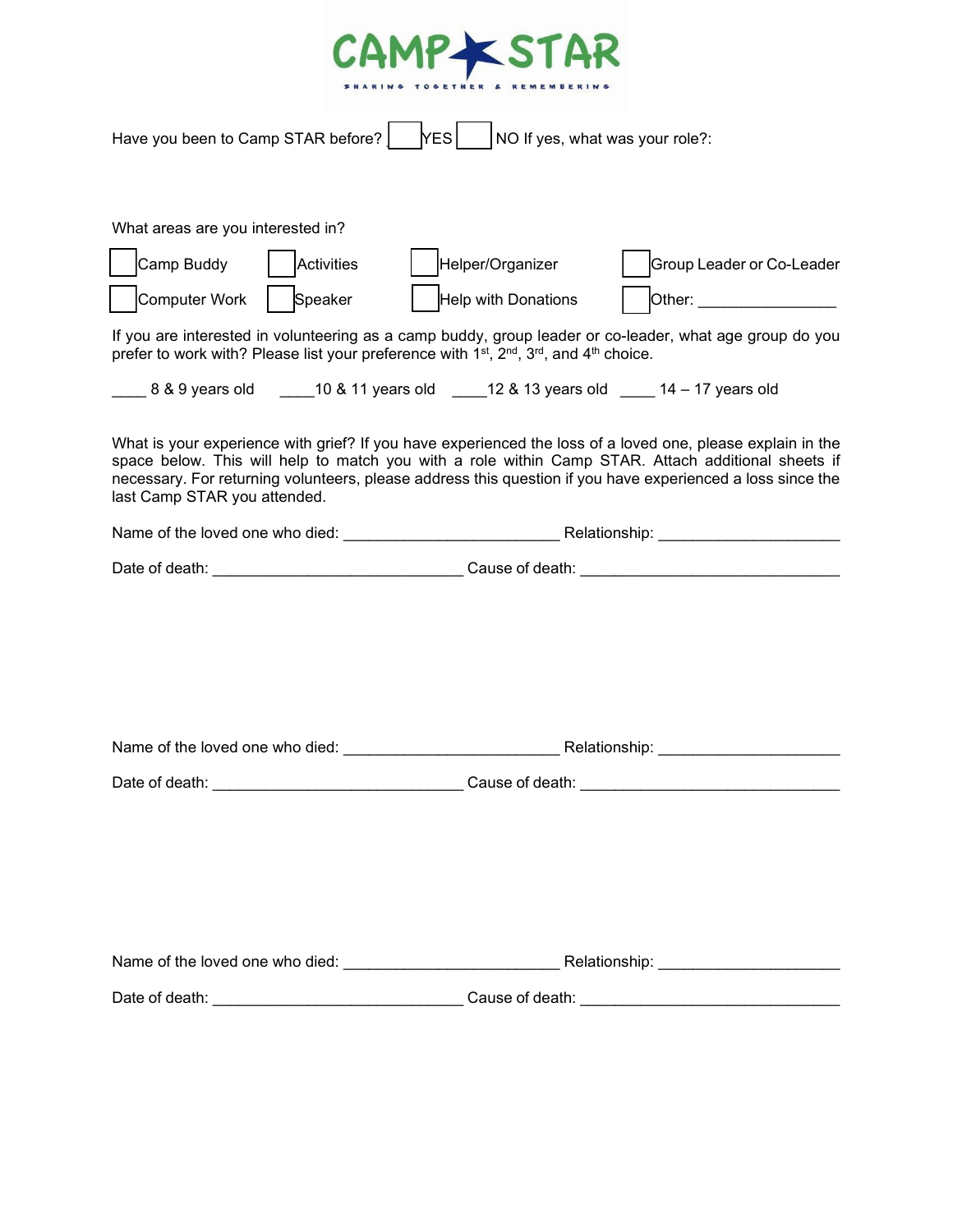

Are you First Aid, CPR, or lifeguard certified? YES NO If yes, please attach copies of certifications.

Are there any additional comments or information that you would like to share that may be helpful in better understanding you?:

Do you foresee any difficulties performing the duties of the job for which you are applying?  $\vert$  YES  $\vert$  NO If yes, what accommodations would you need? Attach additional sheets if necessary.

Do you have any personal circumstances, medical conditions, or mental health concerns that should be known to the camp administration? VES NO If yes, please explain. Attach additional sheets if necessary.

Bay Cliff Health Camp prohibits the use of tobacco and alcohol. Will an environment that prohibits the use of tobacco and alcohol be a problem for you?  $\Box$  YES  $\Box$  NO

Have you had personal involvement with substantiated cases of child abuse or neglect?  $\Box$  YES  $\Box$  NO If yes, please explain:

Have you ever had personal involvement in any incidents of questionable or inappropriate interactions with children?  $\Box$  YES  $\Box$  NO If yes, please explain:

Have you ever had personal involvement in any incidents concerning the care and management of children? **WES** NO If yes, please explain:

| Have you ever been convicted of physical or sexual abuse of children? $\Box$ YES $\Box$ NO |  |  |
|--------------------------------------------------------------------------------------------|--|--|
| If yes, please explain:                                                                    |  |  |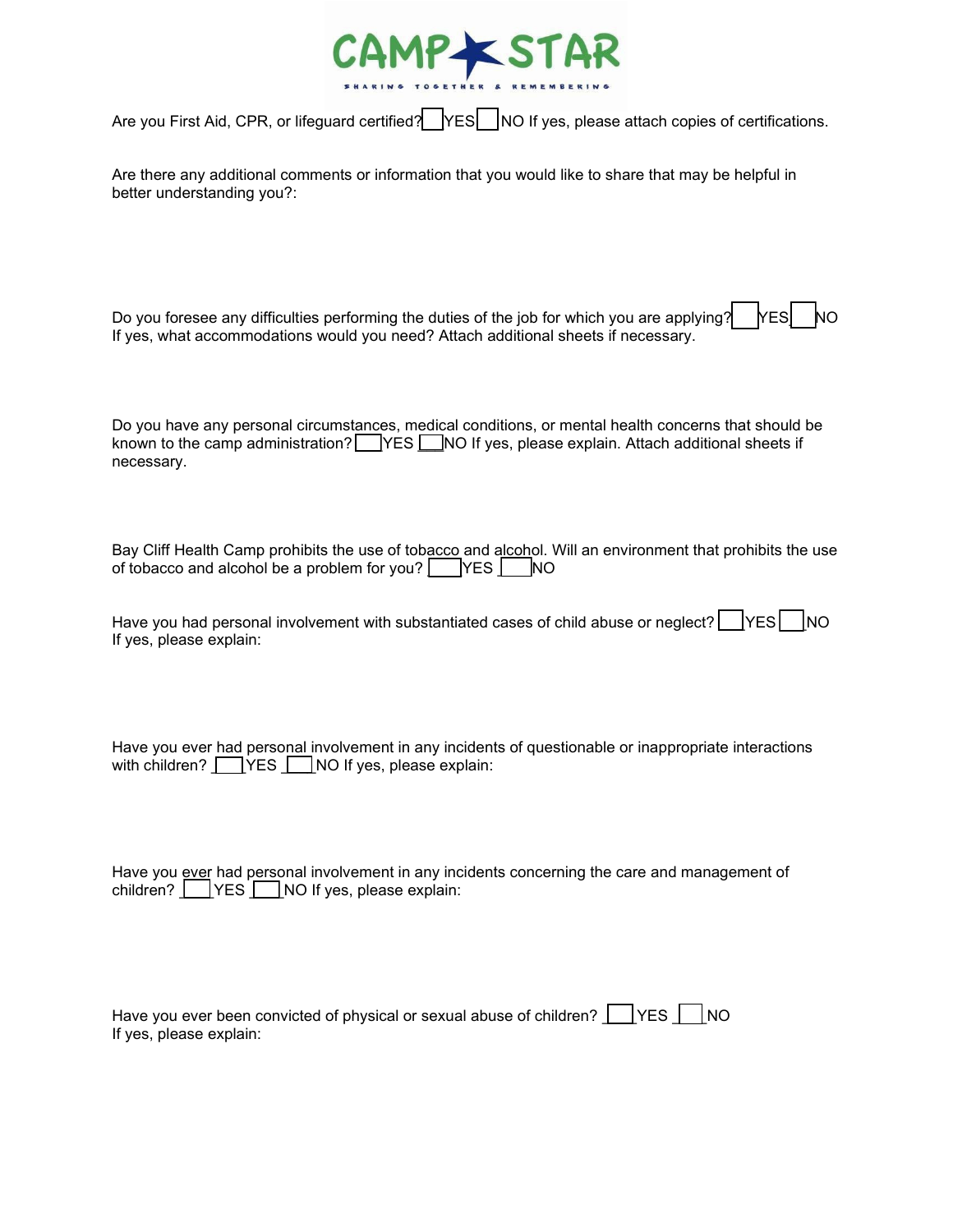

| Have you ever been convicted of any other felony or misdemeanor crimes? $\Box$ YES $\Box$ NO |  |  |
|----------------------------------------------------------------------------------------------|--|--|
| If yes, please explain:                                                                      |  |  |

Are there any charges presently pending against you?  $\Box$  YES  $\Box$  NO If yes, please explain:

Have you ever received<u> di</u>sciplin<u>ary </u>action at work or been released from employment for disciplinary or performance reasons? \_\_\_]YES \_\_\_] NO If yes, please explain:

How did you learn about Camp STAR?

What interests you most about volunteering for Camp STAR?

What experience do you have working with children?

What experiences do you have camping or in the outdoors?

Do you have any special training or experience in other fields which may have a bearing on your role or contribution to camp?

What are you interests and hobbies?

What school and community activities have you been involved in within the last 5 years?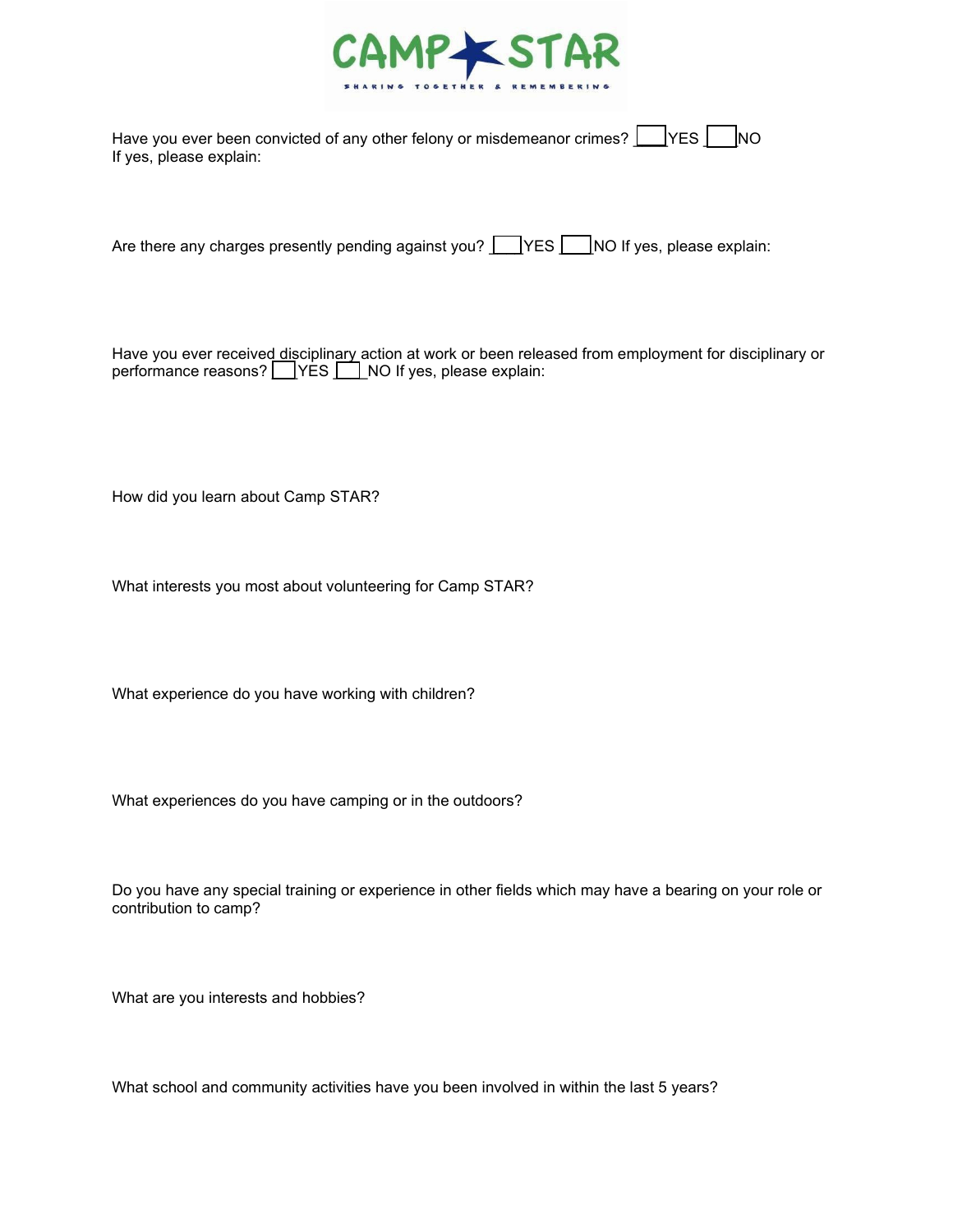

### **Employment History & References**

| $1 \quad$ | From <b>To</b>      | Employer |  |
|-----------|---------------------|----------|--|
|           |                     |          |  |
|           |                     |          |  |
|           |                     | Employer |  |
|           |                     |          |  |
|           | Reason for Leaving: |          |  |
|           | 3. From To          | Employer |  |
|           |                     |          |  |
|           | Reason for Leaving: |          |  |

**Three Personal References** (*excluding family members*). Please provide complete addresses and phone numbers!

| Name:                   | <b>Relationship</b> |                                     |  |  |
|-------------------------|---------------------|-------------------------------------|--|--|
| Phone                   |                     |                                     |  |  |
| Address:                |                     |                                     |  |  |
| $City$ <sub>_____</sub> | State               | Zip Code                            |  |  |
| Name:                   |                     | Relationship<br><u>Relationship</u> |  |  |
| Phone                   |                     |                                     |  |  |
| Address:                |                     |                                     |  |  |
| City                    | <b>State</b>        | Zip Code                            |  |  |
| Name:                   |                     | Relationship Electron Contractor    |  |  |
| Phone                   |                     |                                     |  |  |
| Address:                |                     |                                     |  |  |
| City                    | State               | <b>Zip Code</b>                     |  |  |

#### **TRUTH OF STATEMENTS AND AUTHORIZATION FOR REFERENCES**

The information I have given in this application is true and complete to the best of my knowledge. I hereby authorize UPCBN/Bay Cliff Health Camp to contact references, past or present employers, persons, schools, law enforcement agencies, and any other source of information that may be relevant to my application for volunteer employment. I release the camp, past or present employers and others from liability in connection with the same. I also understand that, if employed as a volunteer, any untrue, misleading, or omitted information may result in my dismissal. *I have read, understand, and agree to the above statements.*

| Signature               | Date |
|-------------------------|------|
| PRINT Legal Name        |      |
| Maiden/Previous Name(s) |      |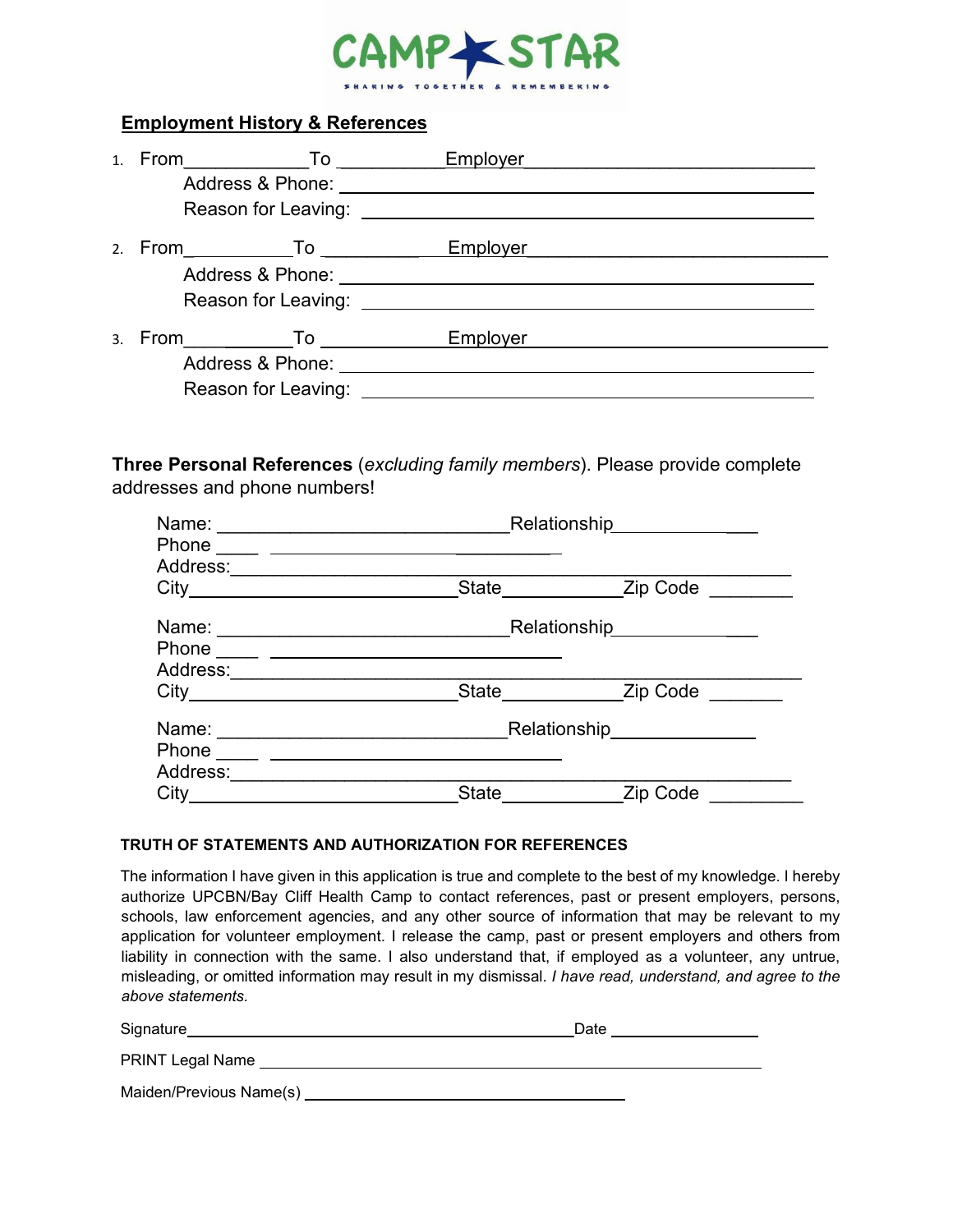

# **Camp STAR Volunteer Health History Form**

\_\_\_\_\_\_\_\_\_\_\_\_\_\_\_\_\_\_\_\_\_\_\_\_\_\_\_\_\_\_\_\_\_\_\_\_\_\_\_\_\_\_\_\_\_\_\_\_\_\_\_\_\_\_\_\_\_\_\_\_\_\_\_\_\_\_\_\_\_\_

| City |                                                                                                 | State                    | Zip Code                                                                                                                                                                                                                                                                                                                                                                                                                                                                                                                                        |
|------|-------------------------------------------------------------------------------------------------|--------------------------|-------------------------------------------------------------------------------------------------------------------------------------------------------------------------------------------------------------------------------------------------------------------------------------------------------------------------------------------------------------------------------------------------------------------------------------------------------------------------------------------------------------------------------------------------|
|      |                                                                                                 |                          |                                                                                                                                                                                                                                                                                                                                                                                                                                                                                                                                                 |
|      |                                                                                                 |                          |                                                                                                                                                                                                                                                                                                                                                                                                                                                                                                                                                 |
|      |                                                                                                 |                          |                                                                                                                                                                                                                                                                                                                                                                                                                                                                                                                                                 |
|      |                                                                                                 |                          |                                                                                                                                                                                                                                                                                                                                                                                                                                                                                                                                                 |
|      |                                                                                                 |                          |                                                                                                                                                                                                                                                                                                                                                                                                                                                                                                                                                 |
|      |                                                                                                 |                          |                                                                                                                                                                                                                                                                                                                                                                                                                                                                                                                                                 |
|      |                                                                                                 |                          |                                                                                                                                                                                                                                                                                                                                                                                                                                                                                                                                                 |
|      |                                                                                                 |                          |                                                                                                                                                                                                                                                                                                                                                                                                                                                                                                                                                 |
|      |                                                                                                 |                          |                                                                                                                                                                                                                                                                                                                                                                                                                                                                                                                                                 |
|      | Date of last tetanus shot: _______________<br>hearing, asthma, heart, or kidney problems, etc.: | <b>EMERGENCY CONTACT</b> | HMO # __________________________Contract/Group/ID # _____________________________<br>Cell Phone: 2 <sup>nd</sup> Phone (work/home) 2001 2008 2009 2009 2010 2010 2010 2011 2012 2014 2016 2017 2018 2019 2010 2011 2012 2014 2016 2017 2018 2019 2017 2018 2019 2010 2011 2012 2016 2017 2018 2019 2017 2018 2019 2019 2011 2<br>Please list any health problems we should be aware of such as: allergies, seizure disorder, diabetes,<br>Have you had any recent illnesses/contagious conditions? $\Box$ YES $\Box$ NO If yes, please explain. |

Please list any dietary restrictions or food allergies: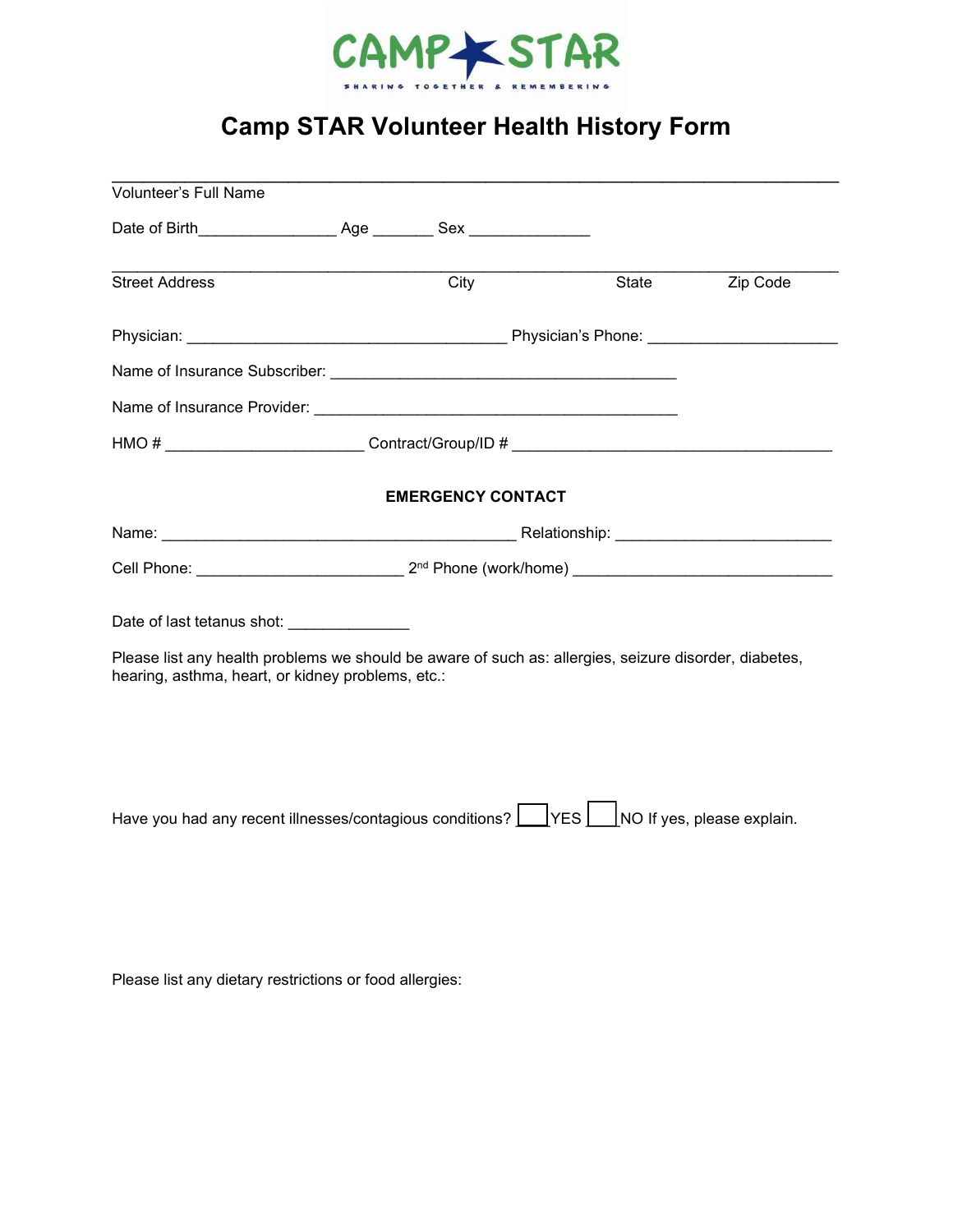

Please list any activities that should be limited or are prohibited by a physician (include any adaptations):

Please list all over the counter, non-prescription and prescription drugs taken regularly:

| <b>Name of Medication</b> | <b>Reasons for taking</b> | <b>Dosage/Time Given</b> | Notes: (side effects) |
|---------------------------|---------------------------|--------------------------|-----------------------|
|                           |                           |                          |                       |
|                           |                           |                          |                       |
|                           |                           |                          |                       |
|                           |                           |                          |                       |
|                           |                           |                          |                       |
|                           |                           |                          |                       |

*Pack enough medication to last the entire weekend at camp (Thursday morning through Sunday afternoon). Keep all medication in the original packaging/bottle that identifies the prescribing physician (if a prescription drug), the name of the medication, the dosage, and the frequency of administration. Upon arrival of camp at check-in we will update any changes to medications. Please bring all medications in a Ziploc bag labeled with your name.*

Do you have any allergies to medications?  $\Box$  YES  $\Box$  NO If yes, please list all medications along with reaction:

**Volunteer authorization for**

Print Volunteer's full name

All health history is correct and complete to the best of my knowledge. I hereby give permission to the medical personnel selected by the UPCBN to provide routine health care; to administer medications and treatment; to order x-rays and routine tests; to release any records necessary for insurance purposes; and to provide or arrange necessary related transportation for me. In the event of an Emergency, I hereby give permission to the physician selected by the UPCBN to secure and administer treatment, including hospitalization. All minor medical needs will be cared for by the on-site Camp STAR nurse(s).

\_\_\_\_\_\_\_\_\_\_\_\_\_\_\_\_\_\_\_\_\_\_\_\_\_\_\_\_\_\_\_\_\_\_\_\_\_\_\_\_\_\_\_\_\_\_\_\_\_\_\_\_\_\_\_\_\_\_\_\_\_\_\_\_\_\_\_\_\_\_\_\_\_\_\_\_\_\_\_\_\_\_\_\_

\_\_\_\_\_\_\_\_\_\_\_\_\_\_\_\_\_\_\_\_\_\_\_\_\_\_\_\_\_\_\_\_\_\_\_\_\_\_\_\_\_\_\_\_\_\_\_\_\_\_\_\_\_\_\_\_\_\_\_\_\_\_\_\_\_\_\_\_\_\_\_\_\_\_\_\_\_\_\_\_\_\_\_\_

Volunteer's Signature Date Date of the United States of the Date Date Date Date Date